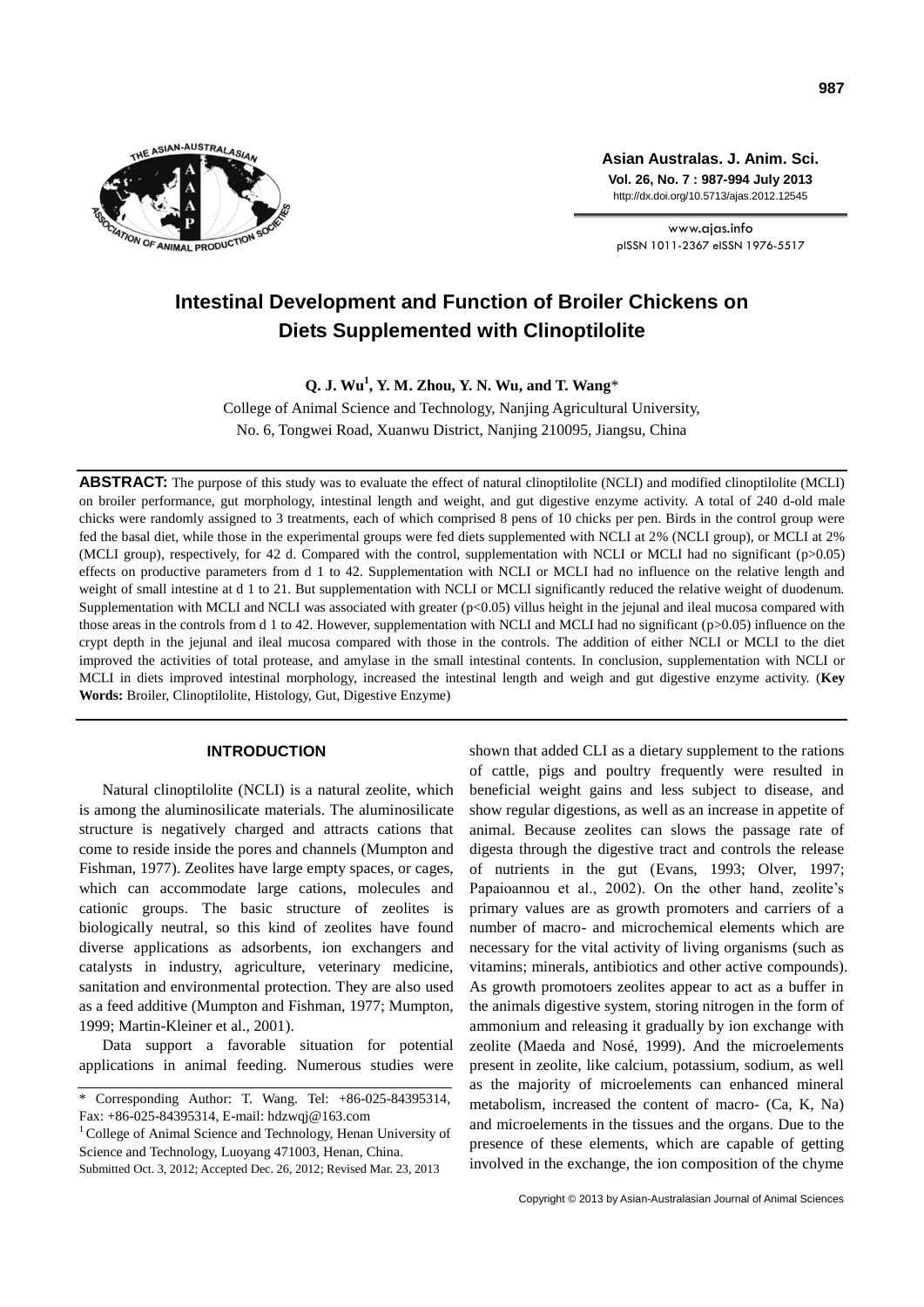changes, which normalizes the pH and optimizes the activity of digestive enzymes, favorable effect on feed components hydrolysis over a wider range of pH, improved energy and protein retention (Cabezas et al., 1991; Shadrin, 1998; Parisini et al., 1999; Teimuraz et al., 2009). It is also possible that CLI remove toxins and create changes in enzymology and immunological responses (Oguz, 2011).

Similar effects were observed with some synthetic zeolites. Zeolites NaX, NaY, NaA, and CaA were evaluated *in vitro* for their ability to protect animal against the effects caused by bacteria or toxins, and further improving animal growth performance by enhancing nutrient absorption in cows, lambs, pigs and laying hens (Pond, 1995; Olver, 1997; Miazzo et al., 2000; Heather et al., 2009). However, further studies are needed to investigate the effect of CLI specifically on gut morphology, gut development and gut digestive enzyme activity in broilers.

It is well known that NCLI and modified CLI (MCLI) can affect the nutrient absorption and animal growth performance. Enterocyte enzymatic activity, structure and development are the most important features of the intestinal mucosal physiology. However, no information is available regarding the effect of adding NCLI and MCLI to broiler diets on the intestinal morphology. Based on this concept, the aim of the study is to evaluate the impact of dietary supplementation with these compounds, to test whether they also have an overall beneficial effect on broiler growth performance gut morphology, gut development and gut digestive enzyme activity of broiler chickens.

## **MATERIALS AND METHODS**

## **Birds, housing and diets**

A total of 240 d-old Arbor Acres male broiler chicks were allocated to three dietary treatments in a randomized complete block design for 42 d, each of which was replicated three times with 10 broilers per replicate. The dietary treatments were: i) basal diet, ii) basal diet+2% NCLI, iii) basal diet+2% MCLI. All birds were housed in wire cages in a 3-level battery, and housed in pens of identical size  $(1.75 \times 6 \text{ m})$  in a deep litter system.

All the procedures were approved by the Institutional Animal Care and Use Committee of the Nanjing Agricultural University. Birds were housed in an environmentally controlled room. The initial temperature of 32C was gradually reduced according to the age of the birds, reaching  $20^{\circ}$ C at the end of the experiment. The lighting cycle was 24 h from 1 to 3 d of age, 18 h from 4 to 20 d of age, 21 h from 21 to 35 d of age, and 23 h from 35 to 42 d of age.

The basal diets were of the maize-soya bean type.

Broilers were fed a starter diet from d 1 to 21 and a grower diet from d 22 to 42 (Table 1). The diets were formulated in accordance with the [NRC \(1994\)](http://ps.fass.org/content/88/5/959.long#ref-23#ref-23) guidelines to meet the nutrient requirements of broilers. Diet compositions are shown in [Table 3.](http://ps.fass.org/content/88/10/2159.long#T1#T1) Fresh diets were prepared once a week and were stored in sealed bags at  $4^{\circ}$ C.

The NCLI used in this study was collected from the Center of China Geological Survey (Nanjing). The grainsize distributions for the samples studied were 0.15 to 0.2 mm. For modification of natural CLI, the starting material was calcined in a muffle oven at  $400^{\circ}$ C for 4 h, and formic acid was gently stirred in to ensure good dispersion. The mixture was repeatedly washed with deionized water. After stirring, the sample was allowed to settle. The sediment was oven-dried at  $65^{\circ}$ C for 2 h, then ground in an agate mortar and sieved through a 100-mesh.

# **Performance and the length and weight of intestinal segments**

During the overall experimental period, weights of chicks were measured weekly. Feed supplied and feed leftover were weighed on the same days as above, to calculate the feed intake (FI) and feed/gain ratio (F/G).

**Table 1.** Formulation and calculated composition of broiler diets (on fed basis)

| Item                               | $1-21d$ | $22-42$ d |
|------------------------------------|---------|-----------|
| Ingredients $(\%)$                 |         |           |
| Maize                              | 59.1    | 64.3      |
| Soybean meal                       | 30.6    | 24.3      |
| Corn gluten meal                   | 3.8     | 4.5       |
| Lard                               | 1.7     | 2.5       |
| Limestone                          | 1.31    | 1.23      |
| Dicalcium phosphate                | 1.77    | 1.58      |
| Sodium chloride                    | 0.42    | 0.33      |
| L-lysine                           | 0.15    | 0.16      |
| DL-methionine                      | 0.15    | 0.1       |
| Premix*                            | 1       | 1         |
| Calculation of nutrients           |         |           |
| Apparent metabolism energy (MJ/kg) | 12.27   | 12.77     |
| Crude protein (%)                  | 21.2    | 19.3      |
| Ca (%)                             | 1.0     | 0.91      |
| Available $P$ $(\%)$               | 0.43    | 0.38      |
| Lysine $(\%)$                      | 1.08    | 0.95      |
| Methionine (%)                     | 0.50    | 0.43      |
| Methionine+cystine (%)             | 0.82    | 0.73      |

\* Premix provided per kg of diet: limestone, 3.3 g; L-lysine·HCl, 1.5 g; Dl-methionine, 1.3 g; VA 10,000 IU, VD<sup>3</sup> 3,000 IU, VE 30 IU, menadione, 1.3 mg, thiamine 2.2 mg, riboflavin, 8 mg, nicotinamide 40 mg, choline chloride 600 mg, calcium pantothenate 10 mg, pyridoxine HCl, 4 mg, biotin 0.04 mg, folic acid 1 mg; vitamin  $B_{12}$ (cobalamine) 0.013 mg, Fe (from ferrous sulphate) 80 mg, Cu (from copper sulphate) 8 mg, Mn (from manganese sulphate) 110 mg, Zn (Bacitracin Zn), 65 mg, iodine (from calcium iodate) 1.1 mg, Se (from sodium selenite), 0.3 mg.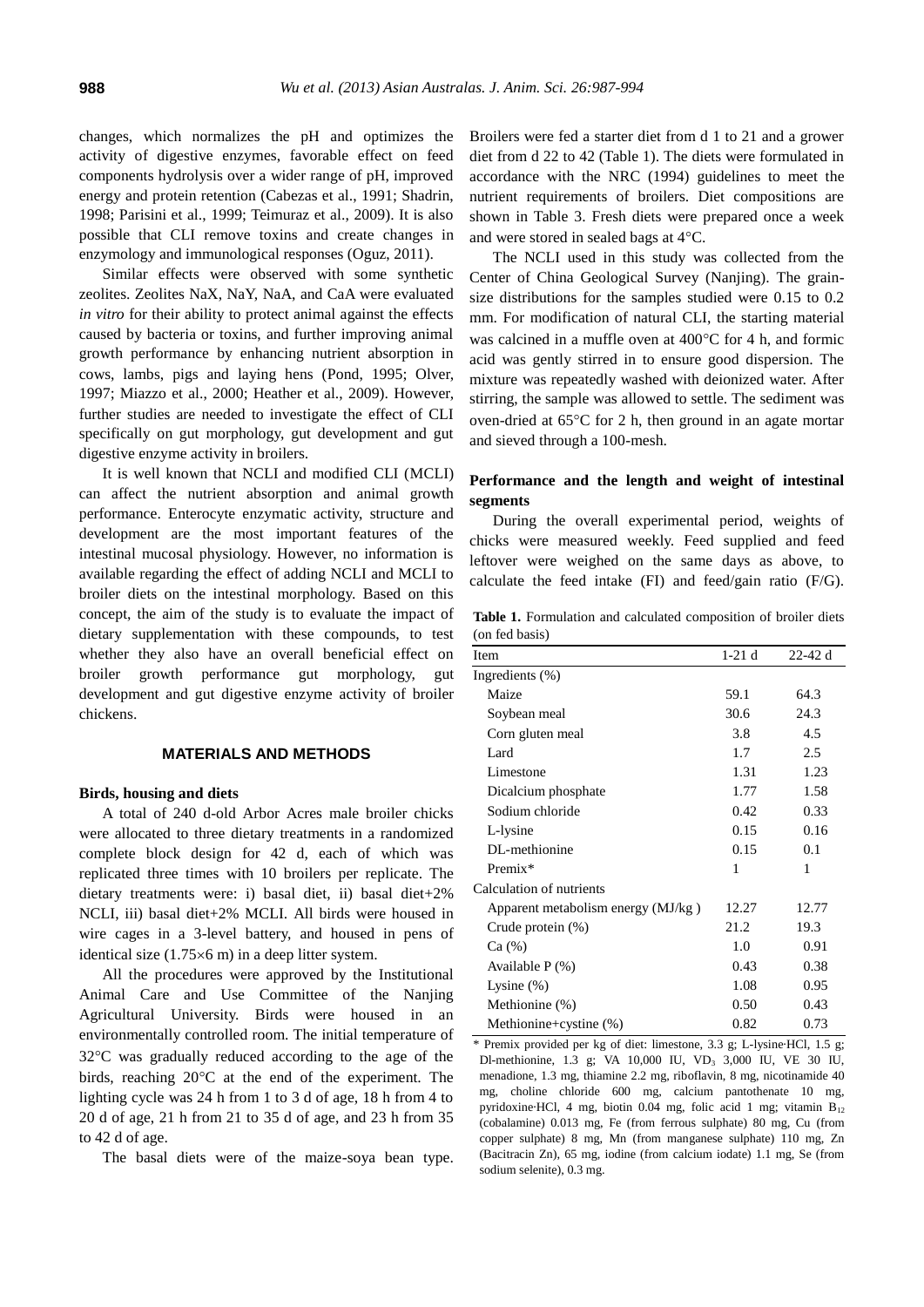Mortalities were recorded daily and were used to adjust the total number of birds by the end of 42 d, to determine the feed intake and F/G of the broilers. At the end of each experimental period (21 or 42 d), 8 broilers per group (one bird per replicate) from each treatment were randomly selected and weighed after feed deprivation for 12 h, were slaughtered. Then, the intestinal segments were excised. The small intestine was divided into 3 segments: duodenum (from gizzard outlet to the end of the pancreatic loop), jejunum (from the pancreatic loop to Meckel's diverticulum), and ileum (from Meckel's diverticulum to the cecum junction). The contents of the duodenum, jejunum, and ileum (aseptically) were emptied by gentle pressure, then the length and weight were recorded.

# **Morpholoical measurement of the jejunal and ileal mucosa**

Three cross-sections for each intestinal segment (jejunum and ileum) were fixed with formalin solution and were prepared using standard paraffin embedding procedures by sectioning at  $5 \mu m$  thickness, and staining with hematoxylin and eosin. A total of 15 intact, welloriented crypt-villus units were measured in each type of tissue from each broiler. Villus height and crypt depth were determined using an image processing and analyzing system (version 6.0, Image-Pro Plus), and were expressed as micrometers  $(\mu m)$ .

#### **Digestive enzyme activities of intestinal contents**

The samples of duodenum, jejunum, and ileum contents (0.2 g) were homogenized with 4 ml icecold saline (0.9% NaCl). The digesta sample were stored immediately at  $-70^{\circ}$ C until it be used. The small intestinal digesta samples

were diluted  $10\times$ , based on the sample weight, with ice-cold PBS (pH 7.0), homogenized for 60 s, and sonicated for 1 min with three cycles at 30 s intervals. The sample was then centrifuged at  $6,000$  g for 15 min at 4 $\degree$ C. The supernatants were divided into small portions and stored at -70°C for assay of enzyme assays. Protease, trypsin, chymotrypsin and amylase were measured according to the methods described by Lhoste et al. (1993).

#### **Statistical analysis**

Analyses of variance were performed using the General Linear Model procedure of statistical package for social sciences 18.0 (SPSS Inc., Chicago, IL, USA) as a completely randomized design. Results are presented as mean $\pm$ standard error of the mean (SEM). The significant differences among different treatment means were investigated using Duncan's new multiple range test. Effects were considered significant at  $p<0.05$ .

## **RESULTS AND DISCUSSION**

# **Effects of NCLI (2%) and MCLI (2%) on the growth performance of broilers**

The effects of the dietary treatments on broiler chicks' feed intake, average body weight gain (BWG), and F/G data in the periods of starter, grower, and the whole trial are presented in Table 2. It can be seen that no significant differences were observed between treatments from 1 to 42 d.

In the present study, the results presented in Table 2 show that adding NCLI and MCLI to the diets of broilers from 1 to 42 d of age produced no significant differences in terms of BWG, F/G. These findings are in agreement with

**Table 2.** Effects of NCLI (2%) and MCLI (2%) on the growth performance of broilers

| Item <sup>1</sup> |                      | Diet treatments   |                   |            |         |
|-------------------|----------------------|-------------------|-------------------|------------|---------|
|                   | Control <sup>3</sup> | NCLI <sup>3</sup> | MCLI <sup>3</sup> | <b>SEM</b> | p value |
| $BWG^{2}(kg)$     |                      |                   |                   |            |         |
| 1 to 21 d         | 0.542                | 0.551             | 0.564             | 0.011      | 0.976   |
| 22 to 42 d        | 1.392                | 1.421             | 1.435             | 0.017      | 0.432   |
| 1 to 42 d         | 1.934                | 1.972             | 1.999             | 0.015      | 0.831   |
| $FI^2$ (g/bird/d) |                      |                   |                   |            |         |
| 1 to 21 d         | 41.12                | 40.97             | 40.83             | 0.786      | 0.765   |
| 22 to 42 d        | 130.85               | 129.87            | 128.01            | 1.235      | 0.798   |
| 1 to 42 d         | 171.97               | 170.84            | 168.84            | 2.034      | 0.874   |
| $F:G^2$           |                      |                   |                   |            |         |
| 1 to 21 d         | 1.593                | 1.560             | 1.519             | 0.034      | 0.792   |
| 22 to 42 d        | 1.974                | 1.918             | 1.873             | 0.036      | 0.823   |
| 1 to 42 d         | 1.867                | 1.819             | 1.774             | 0.021      | 0.715   |

 $\overline{1}$  Data represent means from 8 replicates per treatment, SEM = Standard error of mean.

 $2$  BWG = Body weight gain; FI = Feed intake; F/G = Feed intake/BW gain.

 $3$  Control = Basal diet; NCLI = Basal diet supplemented with 2% natural Clinoptilolite; MCLI = Basal diet supplemented with 2% formic acid modified clinoptilolite.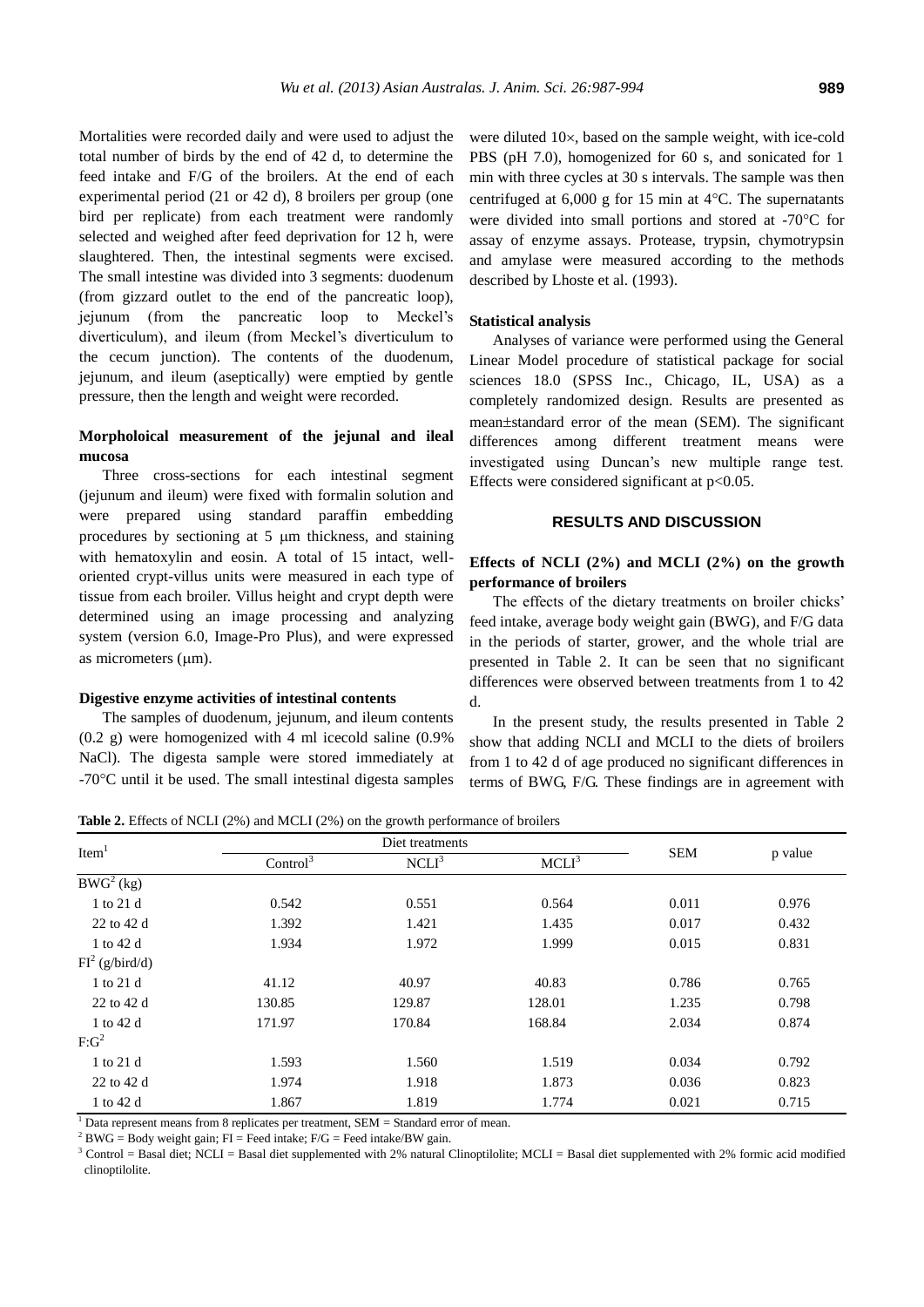those of Evans (1989), who concluded from several experiments that CLI had no consistent beneficial effects. Similarly, the lack of response exhibited by BWG with CLI supplementation concurs with previous reports by Olver (1989), Elliot and Edwards (1991) and Zhou (2008). But some researchers reported that the supplementation of CLI to the diet improves the health status and body weight gain as well as feed efficiency of the animals (Ly et al., 2007). The expected effects of zeolites (CLI) may exhibit variation due to such factors as nature, purity, concentration, particle distribution, the CLI content of the zeolite and formulation composition in the diet. Moreover, Shariatmadari (2008) consider as this phenomenadepending on the aims and objectives of the experimental programme.

No effects of diet on mortality were detected in the present study. These findings suggested that further research regarding CLI as a feed additive is required. Numerous reports indicated that CLI is harmless, by including CLI into mixed feed; it is well tolerated by the animals and improves the production characteristics of broilers (Elliot and Edwards, 1991; Trckova et al., 2004).

# **Effects of NCLI and MCLI on the relative length,**  weights of intestine and morphology ( $\mu$ m) of intestinal **mucosa in broilers**

The effects of dietary NCLI and MCLI on the relative length and weight of small intestine in broilers are shown in Table 3. Broilers were pretreated with NCLI or MCLI, there was no dietary effect on the relative length and weight of duodenum, jejunum and ileum  $(p>0.05)$  in the period of 1 to 21. Moreover, there was no significant influence on the relative length of duodenum and ileum (p>0.05), and the relative weights of ileum (p>0.05) in the period of 22 to 42. When broilers were treated with MCLI, the relative length and weight of jejunum were significant increased  $(p<0.05)$ . However, the relative weight of duodenum in the NCLI group were significantly lower than the control group and the MCLI group  $(p<0.05)$ , and those of the MCLI group were significantly lower than the control group ( $p<0.05$ ).

Morphological measurements of jejunal and ileal mucosae are presented in Table 4. During the overall experimental period the villus height in the jejunal mucosa in the MCLI group were higher  $(p<0.05)$  than those of the control group and NCLI group. The villus heights in the jejunal mucosa in the NCLI group were greater  $(p<0.05)$ than those in the control group, but they were lower  $(p<0.05)$  than in the MCLI group. The villus height in the ileal mucosae of chicks receiving the NCLI and MCLI in the feed was significantly greater than in the control group  $(p<0.05)$ , but there were no significant differences between the two groups (p>0.05) during the overall experimental period. Supplementation with NCLI and MCLI had no significant  $(p>0.05)$  influence on the crypt depth in the jejunal and ileal mucosa compared with the controls during the overall experimental period. During the overall experimental period, the MCLI-supplemented group

**Table 3.** Effects of NCLI (2%) and MCLI (2%) on the relative length (cm/kg) and relative weights (g/kg) of small intestine in broilers

| Items $1$        | Diet treatments      |                   |                   |            |         |
|------------------|----------------------|-------------------|-------------------|------------|---------|
|                  | Control <sup>2</sup> | NCLI <sup>2</sup> | MCLI <sup>2</sup> | <b>SEM</b> | p value |
| 1 to 21 d        |                      |                   |                   |            |         |
| Relative length  |                      |                   |                   |            |         |
| Duodenum         | 34.47                | 31.55             | 31.05             | 0.84       | 0.206   |
| Jejunum          | 73.50                | 74.26             | 73.60             | 0.69       | 0.980   |
| <b>Ileum</b>     | 67.71                | 69.63             | 70.74             | 0.63       | 0.606   |
| Relative weights |                      |                   |                   |            |         |
| Duodenum         | 9.52                 | 8.62              | 8.59              | 0.29       | 0.347   |
| Jejunum          | 14.67                | 15.35             | 15.87             | 0.37       | 0.433   |
| <b>Ileum</b>     | 10.34                | 10.73             | 11.10             | 0.22       | 0.384   |
| 22 to 42 d       |                      |                   |                   |            |         |
| Relative length  |                      |                   |                   |            |         |
| Duodenum         | 11.27                | 10.71             | 10.59             | 0.39       | 0.769   |
| Jejunum          | $25.04^{\rm a}$      | $24.44^a$         | $29.54^{b}$       | 0.94       | 0.042   |
| <b>Ileum</b>     | 28.70                | 28.17             | 31.97             | 0.85       | 0.140   |
| Relative weights |                      |                   |                   |            |         |
| Duodenum         | $7.61^{\rm a}$       | $3.95^{b}$        | 5.34 <sup>c</sup> | 0.43       | 0.002   |
| Jejunum          | $8.44^{\rm a}$       | 8.37 <sup>a</sup> | $10.56^{\rm b}$   | 0.41       | 0.036   |
| Ileum            | 8.05                 | 7.93              | 9.03              | 0.22       | 0.079   |

 $1$  Data represent means from 8 replicates per treatment, SEM = Standard error of mean.

<sup>2</sup> Control = Basal diet; NCLI = Basal diet supplemented with 2% natural Clinoptilolite; MCLI = Basal diet supplemented with 2% formic acid modified clinoptilolite.

<sup>3</sup> Means with different superscript letters in the same line differ significantly; Lowercases represent  $p<0.05$ .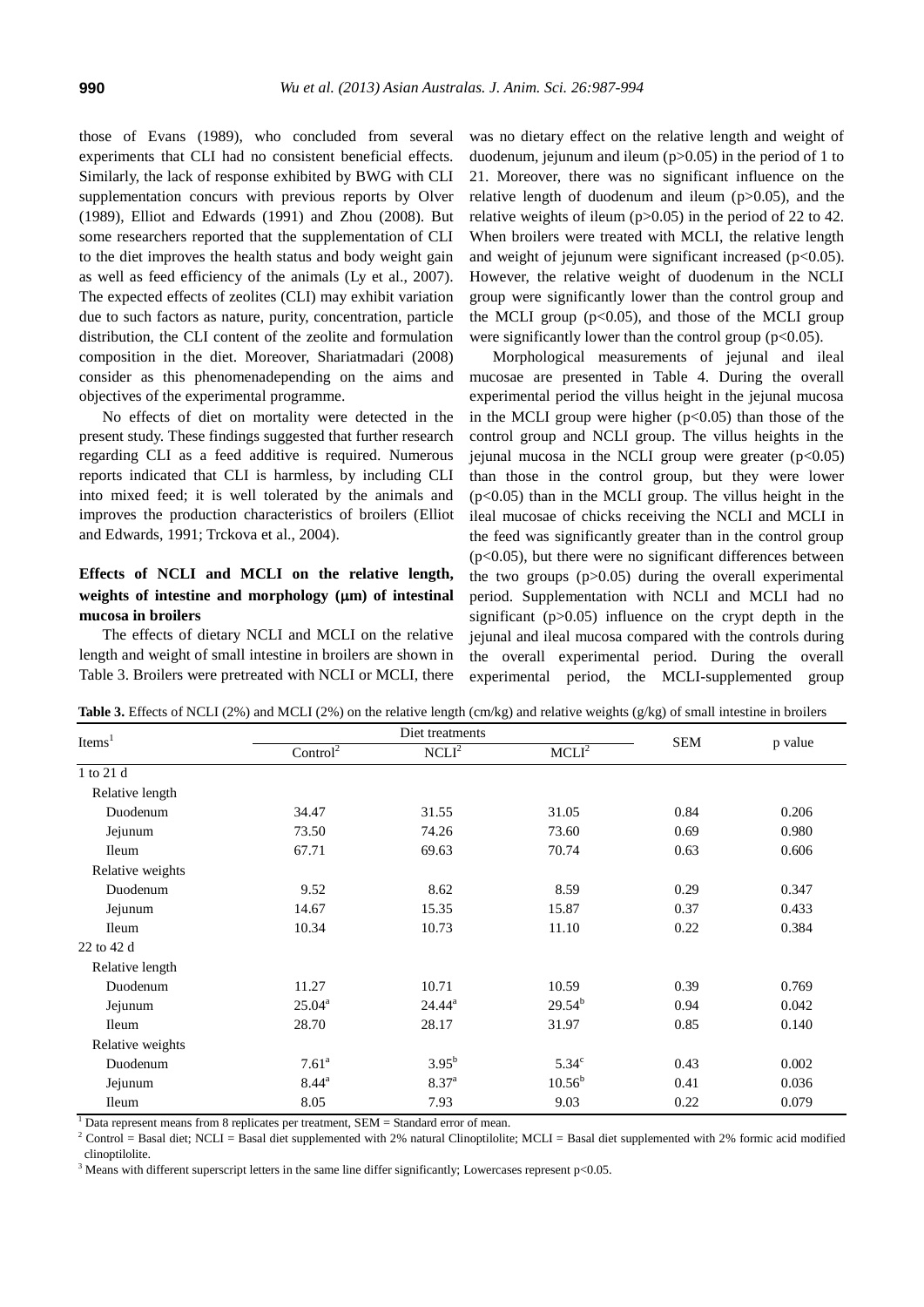**Table 4.** Effects of NCLI (2%) and MCLI (2%) on the morphology ( $\mu$ m) of the intestinal mucosa in broilers

| Items                      | Diet treatments       |                    |                    |            |         |
|----------------------------|-----------------------|--------------------|--------------------|------------|---------|
|                            | Control <sup>2</sup>  | $NCLI^2$           | MCLI <sup>2</sup>  | <b>SEM</b> | p value |
| 1 to 21 d                  |                       |                    |                    |            |         |
| Jejunum                    |                       |                    |                    |            |         |
| Villus height $(\mu m)$    | 818.78 <sup>a</sup>   | $904.96^{\rm b}$   | $969.35^{\circ}$   | 12.62      | 0.002   |
| Crypt depth $(\mu m)$      | 123.00                | 114.17             | 106.03             | 3.80       | 0.194   |
| Villus height: crypt depth | $6.66^{\circ}$        | $7.93^{ab}$        | $9.16^{b}$         | 0.31       | 0.003   |
| <b>Ileum</b>               |                       |                    |                    |            |         |
| Villus height $(\mu m)$    | $517.83^{\rm a}$      | $549.32^{b}$       | $570.76^b$         | 6.21       | 0.001   |
| Crypt depth $(\mu m)$      | 131.49                | 118.74             | 105.06             | 5.68       | 0.166   |
| Villus height: crypt depth | $3.95^{\rm a}$        | $4.66^{ab}$        | $5.45^{b}$         | 0.23       | 0.012   |
| 22 to 42 d                 |                       |                    |                    |            |         |
| Jejunum                    |                       |                    |                    |            |         |
| Villus height (µm)         | $1,054.94^{\text{a}}$ | $1,193.63^b$       | $1,344.99^{\circ}$ | 14.69      | 0.001   |
| Crypt depth (µm)           | 146.44                | 134.53             | 121.22             | 4.75       | 0.091   |
| Villus height: crypt depth | 7.21 <sup>a</sup>     | $8.88^{ab}$        | $10.13^{b}$        | 0.38       | 0.001   |
| <b>Ileum</b>               |                       |                    |                    |            |         |
| Villus height $(\mu m)$    | $789.49^{\rm a}$      | $844.64^{b}$       | $902.55^{b}$       | 9.27       | 0.002   |
| Crypt depth $(\mu m)$      | 148.44                | 128.55             | 125.13             | 4.27       | 0.051   |
| Villus height: crypt depth | $5.32^{a}$            | 6.57 <sup>ab</sup> | 7.21 <sup>b</sup>  | 0.23       | 0.001   |

 $<sup>1</sup>$  Data represent means from 8 replicates per treatment, SEM = Standard error of mean.</sup>

 $2$  Control = Basal diet; NCLI = Basal diet supplemented with 2% natural Clinoptilolite; MCLI = Basal diet supplemented with 2% formic acid modified clinoptilolite.

<sup>3</sup> Means with different superscript letters in the same line differ significantly; Lowercases represent  $p<0.05$ .

differed significantly from the control group in terms of the villus height to crypt depth ratio in the jejunal and ileal mucosa (p<0.05).The villus height to crypt depth ratio in the NCLI group was not significantly different from either the control group or the MCLI group  $(p>0.05)$ .

The present study showed change in the relative weight of the jejunum in birds fed with NCLI or MCLI supplemented diet ( $p<0.05$ ). These may be associated with slower passage of ingest through the digestive tract, and the jejunum utilized the limited nutrients for its growth with higher priority over body weight increase. Greater villus heights in the jejunal and ileal mucosa indicate that the function of the intestinal villi was increased [\(Ruttanavut](http://scialert.net/asci/author.php?author=J.&last=Ruttanavut) and [Yamauchi,](http://scialert.net/asci/author.php?author=K.&last=Yamauchi) 2010). In the present study, increases were observed in villus height and villus height to crypt depth ratio in the small intestinal mucosa of the broiler chicks supplemented with NCLI and MCLI. These results are in agreement with the findings of Tatar et al. (2008), who suggest that zeolite can stimulate villi of the small intestine. Such improvement in the morphology of the intestinal mucosa may be explained by the lower numbers of *E. coli* and *Salmonella*. It is reported that NCLI, a mucus stabilizer, effectively acts by attaching to the mucus to reinforce the intestinal mucosal barrier, and helps in the regeneration of the epithelium, therefore reducing intestinal colonization and infectious processes. This ultimately decreases inflammatory processes at the intestinal mucosa, thus

increasing villus height and secretory activity (Loddi et al., 2004). Furthermore, increased villus size was also associated with activated cell proliferation in the crypt (Lauronen et al., 1998). In conclusion, the present results and related literature suggested that these intestine morphological changes might be induced by improved jejumum and ileum lumen due to adsorptive function of the crystal structural cavities of CLI (Khambualai et al., 2009), because a crystal structure of CLI is thought to induce epithelial cell generation in broilers (Mumpton and Fishman, 1977).

# **Effects of NCLI (2%) and MCLI (2%) on the activities of digestive enzymes of the intestinal contents in broilers**   $(I|/\sigma)$

As shown in Table 5, NCLI and MCLI had an effect on digestive enzyme activities of duodenum content. Markedly increased activities of digestive enzyme including protease, chymotrypsin, trypsin and amylase in the small intestinal contents were observed in the NCLI and MCLI-treated groups during the overall experimental period ( $p<0.05$ ).

In the present experiment, supplementation with NCLI and MCLI could significant improved the activities of the digestive enzymes in the small intestinal contents  $(p<0.05)$ . Our results were consistent with the previous studies of the clay minerals. It has been reported that the addition of clay to the feedstuffs improved the nutrient digestibility and the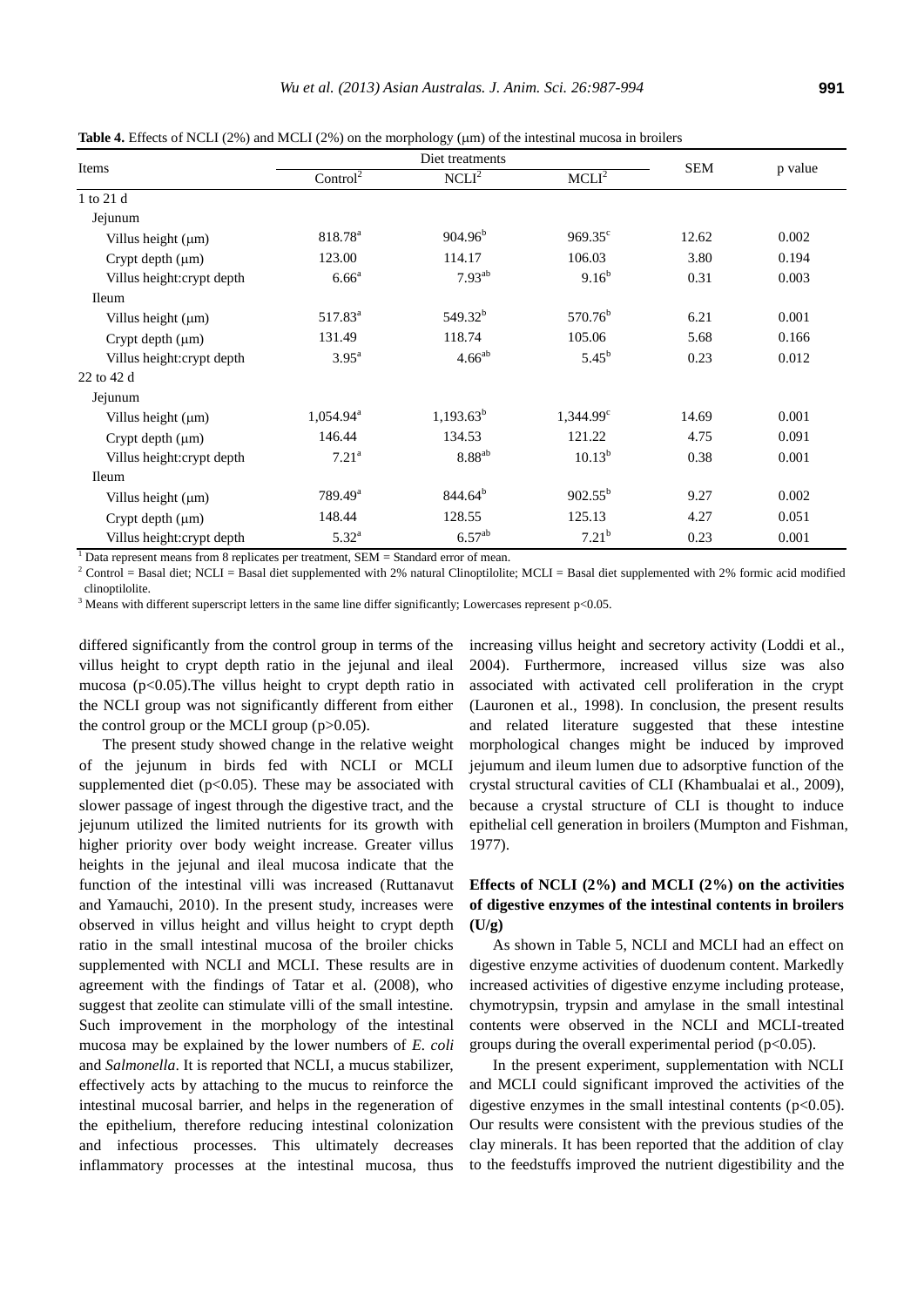| Items <sup>1</sup> | Diet treatments      |                     |                     | <b>SEM</b> |         |
|--------------------|----------------------|---------------------|---------------------|------------|---------|
|                    | Control <sup>2</sup> | NCLI <sup>2</sup>   | MCLI <sup>2</sup>   |            | p value |
| 1 to 21 d          |                      |                     |                     |            |         |
| Duodenum           |                      |                     |                     |            |         |
| Amylase            | 446.09 <sup>a</sup>  | $632.27^b$          | $645.23^{b}$        | 20.03      | 0.002   |
| Trypsin            | $4.38^{a}$           | 5.47 <sup>b</sup>   | $5.83^{b}$          | 0.14       | 0.001   |
| Chymotrypsin       | $5.23^{a}$           | $6.23^{b}$          | 6.50 <sup>b</sup>   | 0.64       | 0.000   |
| Protease           | $6.84^{a}$           | $8.21^{b}$          | 8.62 <sup>b</sup>   | 0.89       | 0.001   |
| Jejumum            |                      |                     |                     |            |         |
| Amylase            | $468.35^a$           | 576.88 <sup>b</sup> | $620.75^{b}$        | 15.20      | 0.002   |
| Trypsin            | 5.11 <sup>a</sup>    | $6.53^{b}$          | 6.88 <sup>b</sup>   | 0.18       | 0.001   |
| Chymotrypsin       | 5.93 <sup>a</sup>    | $6.85^b$            | $7.28^{b}$          | 0.15       | 0.003   |
| Protease           | $7.07^{\text{a}}$    | 8.59 <sup>b</sup>   | $9.08^{b}$          | 0.21       | 0.001   |
| Ileum              |                      |                     |                     |            |         |
| Amylase            | 462.78 <sup>a</sup>  | 546.48 <sup>b</sup> | $552.61^{b}$        | 11.48      | 0.001   |
| Trypsin            | 4.89 <sup>a</sup>    | $6.19^{b}$          | $6.31^{b}$          | 0.18       | 0.002   |
| Chymotrypsin       | $5.73^{\rm a}$       | 6.91 <sup>b</sup>   | $7.14^{b}$          | 0.15       | 0.001   |
| Protease           | $6.88^{\rm a}$       | $8.37^{b}$          | 8.49 <sup>b</sup>   | 0.22       |         |
| 22 to 42 d         |                      |                     |                     |            |         |
| Duodenum           |                      |                     |                     |            |         |
| Amylase            | $422.82^a$           | $465.15^{b}$        | $479.48^{b}$        | 7.37       | 0.001   |
| Trypsin            | $5.35^{a}$           | $6.12^{b}$          | 6.26 <sup>b</sup>   | 0.11       | 0.001   |
| Chymotrypsin       | $5.47^{\rm a}$       | $7.16^{b}$          | $6.83^b$            | 0.17       | 0.002   |
| Protease           | $7.02^a$             | $8.35^b$            | $8.94^{b}$          | 0.19       | 0.002   |
| Jejumum            |                      |                     |                     |            |         |
| Amylase            | 439.59 <sup>a</sup>  | $586.26^{b}$        | 601.60 <sup>b</sup> | 16.52      | 0.001   |
| Trypsin            | $5.31^{a}$           | 6.23 <sup>b</sup>   | 6.28 <sup>b</sup>   | 0.12       | 0.001   |
| Chymotrypsin       | $6.12^{a}$           | $7.18^{b}$          | $7.19^{b}$          | 0.13       | 0.012   |
| Protease           | $7.14^{a}$           | $8.29^{b}$          | $8.53^{b}$          | 0.23       | 0.002   |
| Ileum              |                      |                     |                     |            |         |
| Amylase            | $436.74^a$           | $535.62^{b}$        | 554.78 <sup>b</sup> | 13.13      | 0.007   |
| Trypsin            | 5.30 <sup>a</sup>    | $6.73^{b}$          | 6.96 <sup>b</sup>   | 0.18       | 0.001   |
| Chymotrypsin       | 6.09 <sup>a</sup>    | 7.01 <sup>b</sup>   | $7.22^{b}$          | 0.14       | 0.002   |
| Protease           | $7.25^a$             | 8.86 <sup>b</sup>   | 8.99 <sup>b</sup>   | 0.21       | 0.006   |

**Table 5.** Effects of NCLI (2%) and MCLI (2%) on the activities of digestive enzymes of the intestinal contents in broilers (U/g)

 $1$  Data represent means from 8 replicates per treatment, SEM = Standard error of mean.

 $2$  Control = Basal diet; NCLI = Basal diet supplemented with 2% natural Clinoptilolite; MCLI = Basal diet supplemented with 2% formic acid modified clinoptilolite.

<sup>3</sup> Means with different superscript letters in the same line differ significantly; Lowercases represent  $p<0.05$ .

enzymatic activity of gastrointestinal secretions (Cabezas et al., 1991; Ouhida et al., 2000; Alzueta et al., 2002; Hu et al., 2004). Because, the ion-exchange properties of the zeolite could alter the pH and increase the content of macro- (Ca, K, Na) and microelements in the gastrointestinal fluids (Teimuraz et al., 2009), thereby changing the enzymatic activity of gastrointestinal secretions (Martin-Kleiner et al., 2001). Moreover, some reports indicate that the villi and microvilli of intestinal mucosa can affect the secretion of digestive enzymes (Gao, 1998). In the present study, increases in villus height and villus height:crypt depth ratio were observed in the small intestinal mucosa of chicks supplemented with NCLI and MCLI. Such improved intestinal mucosal morphology may be explained by the

higher enzymatic activity of gastrointestinal contents.

From this study, the following conclusion can be drawn. The supplementation of NCLI and MCLI into the diets of broiler chicks can exert beneficial effect in the gut morphology, gut development and gut digestive enzyme activity. But the mechanism(s) of CLI on the gastrointestinal tract has not yet been studied. Thus, NCLI and MCLI can be beneficial as a feed additive in the broilers diet, and there is a need for further research to understand and clarify the mechanism(s) involved.

## **ACKNOWLEDGEMENTS**

This research was supported by a project funded by the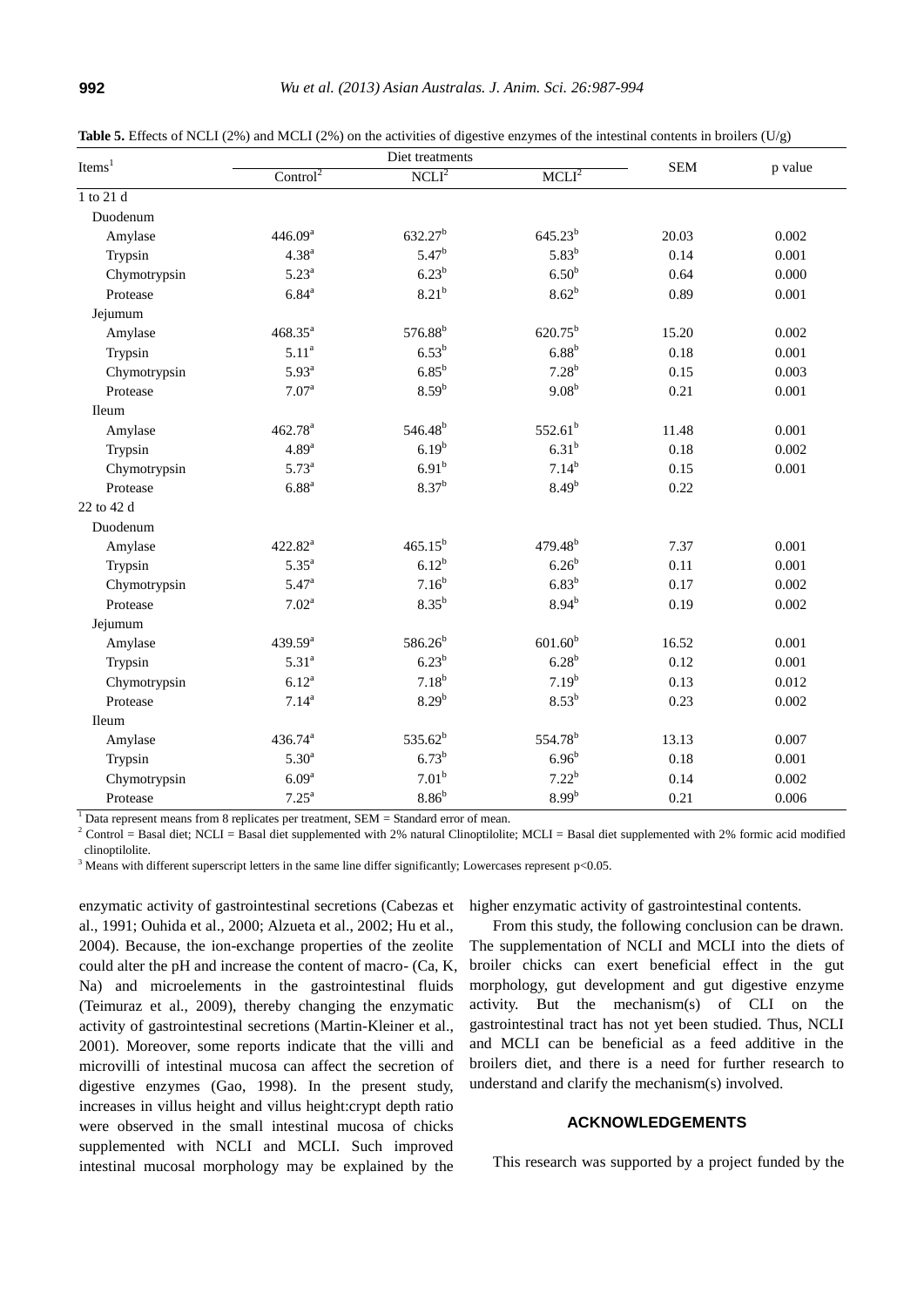priority academic program development of Jiangsu higher education institutions.

### **REFERENCES**

- Alzueta, C., L. T. Ortiz, A. Rebole, M. L. Rodriguez, C. Centeno, and J. Trevino. 2002. Effects of removal of mucilage and enzyme or sepiolite supplement on the nutrient digestibility and metabolyzable energy of a diet containing linseed in broiler chickens. Anim. Feed Sci. Technol. 97:169-181.
- Cabezas, M. J., D. Salvador, and J. V. Sinisterra. 1991. Stabilisation-activation of pancreatic enzymes adsorbed on to a sepiolite clay. J. Chem. Tech. Biotechnol. 52:265-274.
- Elliot, M. A., and H. M. Edwards. 1991. Comparison on the effects of synthetic and natural zeolite on laying hen and broiler chicken performance. Poult. Sci. 70:2115-2130.
- Evans, M. 1993. Investigations into the practical applications of zeolites in diets for poultry. PhD Thesis University of New England.
- Evans, M. 1989. Zeolites- Do they have a role in poultry production. In: Recent Advances in Animal Nutrition in Australia (Ed. D. J. Farrell), Armidale. University of New England. 249-268.
- Gao, L. S. 1998. (In Chinese) in Digestive Physiology and Health Protection. Curatorial Science and Technology Press. Beijing. 173-230.
- Heather, A. R., K. Olson, P. Johnson, and C. Wright. 2009. Clinoptilolite as a supplement to reduce the toxic: effects of High-Sulfate Water. 62nd Society for Range Management Annual Meeting Paper. No 2030-18.
- Hu, C. H., M. S. Xia, Z. R. Xu, and L. Xiong. 2004. Effects of copper-bearing montmorillonite on growth performance and digestive function of growing pigs. Asian-Aust. J. Anim. Sci. 17:1575-1581.
- Khambualai, O., J. Ruttanavut, M. Kitabatake, H. Goto, T. Erikawa, and K. Yamauchi. 2009. Effects of dietary natural zeolite including plant extract on growth performance and intestinal histology in Aigamo ducks. Br. Poult. Sci. 50:123- 130.
- Lauronen, J., M. P. Pakarinen, P. Kuusanmaki, E. Savilahti, P. Vento, T. Paavonen, and J. Halttunen. 1998. Intestinal adaptation after massive proximal small-bowel resection in the pig. Scand. J. Gastroenterol. 33:152-158.
- Lhoste, E. F., M. Fiszlewicz, A. M. Gueugneau, C. Wicker-Planquart, A. Puigserver, and T. Corring. 1993. Effects of dietary proteins on some pancreatic mRNAs encoding digestive enzymes in the pig. J. Nutr. Biochem. 4:143-152.
- Loddi, M. M., V. M. B. Maraes, I. S. O. Nakaghi, F. Tucci, Mi. Hannas, and J. A. Ariki. 2004. Mannan oligosaccharide and organic acids on performance and intestinal morphometric characteristics of broiler chickens. In proceedings of the 20th annual symposium. (Supplement) 1: 45.
- Ly, J., F. Grageola, C. Lemus, and M. Castrp. 2007. Ileal and rectal digestibility of nutrients in diet based on leucaena for pigs, influence of the inclusion zeolite. J. Anim. Vet. Adv. 6:1371- 1376.
- Maeda, T., and Y. Nosé. 1999. A new antibacterial agent: Antibacterial Zeolite. Artificial. Organs. 23:129-130.
- Martin-Kleiner, I., Z. Flegar-Meštrić, R. Zadro, D. Breljak, S. Janda, S. Stojković., R. M. Marušić, M. Radačić, and M. Boranić. 2001. The effect of the zeolite clinoptilolite on serum chemistry and hematopoiesis in mice. Food. Chem. Toxicol. 39:717-727.
- Miazzo, R., C. A. R. Rosa, E. C. D. Q. Cavalho, C. Magnoli, S. M. Chiacchiera, G. Palacio, M. Saenz, A. Kikot, E. Basaldella, and A. Dalcero. 2000. Efficacy of synthetic zeolite to reduce the toxicity of aflatoxin in broiler chicks. Poult. Sci. 79:1-6.
- Mumpton, F. A. 1999. *La roca* magica: Uses of natural zeolites in agriculture and industry. Proceedings of the National Academy of Sciences of the USA. 96:3463-3470.
- Mumpton, F. A., and P. H. Fishman. 1977. The application of natural zeolites in animal science and aquaculture. J. Anim. Sci. 45:1188-1203.
- Oguz, H. 2011. A review from experimental trials on detoxification of aflatoxin in poultry feed. Eurasian. J. Vet. Sci. 27:1-12.
- Olver, M. D. 1997. Effect of feeding clinoptilolite (zeolite) on the performance of 3 strains of laying hens. Br. Poult. Sci. 38: 220-222.
- Olver, M. D. 1989. Effect of feeding Clinoptilolite (zeolite) to three strains of laying hens. Br. Poult. Sci. 30:115-121.
- Ouhida, I., J. F. Perez, J. Piedrafita, and J. Gasa. 2000. The effects of sepiolite in broiler chicken diets of high, medium and low viscosity. Productive performance and nutritive value. Anim. Feed Sci. Technol. 85:183-194.
- Papaioannou, D. S., S. C. Kyriakis, A. Papasteriadis, N. Roumbies, A.Yannakopoulos, and C. Alexopoulos. 2002. Effect of in-feed inclusion of a natural zeolite(clinoptilolite) on certain vitamin, macro and trace element concentrations in the blood, liver and kidney tissues of sows. Res. Vet. Sci. 72:61-68.
- Parisini, P., G. Martelli, L. Sardi, and F. Escribano. 1999. Protein and energy retention in pigs fed diets containing sepiolite. Anim. Feed Sci. Technol. 79:155-162.
- Pond, W. G. 1995. Zeolites in animal nutrition and health: a review. In: Natural Zeolites '93, 1<sup>st</sup> edition (Ed. D. W. Ming and F. A. Mumpton), p: 449. International Community of Natural Zeolites,Brockport, New York.
- [Ruttanavut,](http://scialert.net/asci/author.php?author=J.&last=Ruttanavut) J., and K. [Yamauchi.](http://scialert.net/asci/author.php?author=K.&last=Yamauchi) 2010. Growth performance and histological alterations of intestinal villi in broilers fed dietary mixed minerals[. Asian. J. Anim. Sci.](http://scialert.net/jindex.php?issn=1683-9919) 4:96-106.
- Shadrin, A. M. 1998. Prirodnye tseolity Sibiri v zhivotnovodstve, veterinarii i okhrane okruzhayushchei sredy. Novosibirsk. 116. p (in Russian),
- Shariatmadari, F. 2008. The application of zeolite in poultry Production. World. Poult. Sci. J. 64:76-84.
- Tatar, A., F. Boldaji, B. Dastar, and A. Yaghobfar. 2008. Comparison of different levels of zeolite on serum characteristics, gut pH, apparent digestibility of crude protein and performance of broiler chickens. International Zeolite Conference, Tehran, Iran, 235.
- Teimuraz, A., P. Karaman, K. Tengiz, and L. Eprikashvili. 2009. Possibility of application of natural zeolites for medicinal purposes. Bull. Georg. Natl. Acad. Sci. 3:158-167.
- Trckova, M., L. Matlova, L. Dvorska, and I. Pavlik. 2004. Kaolin, bentonite and zeolites as feed supplements for animals: Health advantages and risks. Vet. Med. 49:389-399.